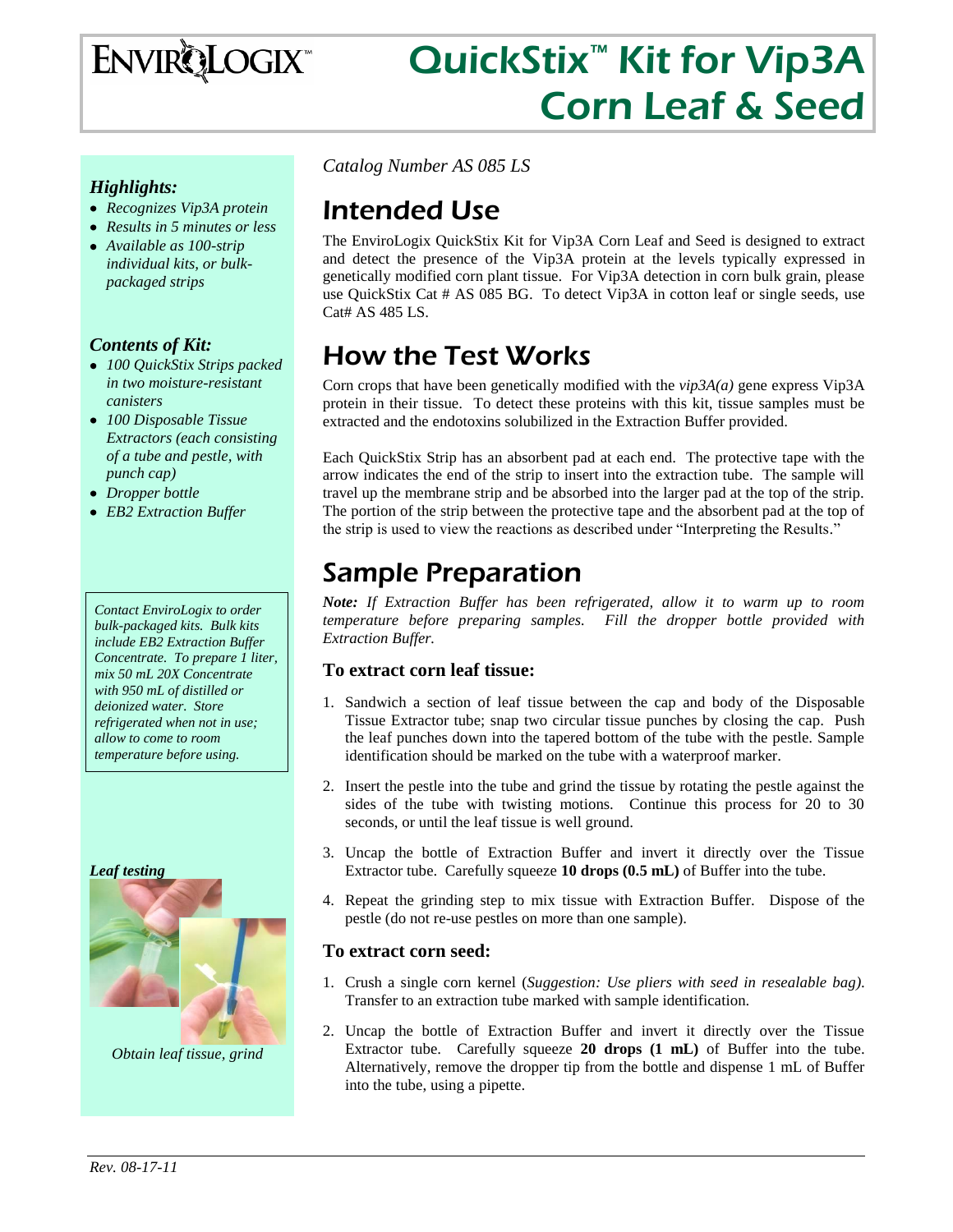#### *Seed testing*



*Crush single seed, extract*



*Insert QuickStix*



- 3. Close the tube cap securely and shake the tube vigorously for 20 to 30 seconds. Allow the solid material to settle to the bottom of the tube.
- 4. Repeat the protocol for each sample to be tested, using a new tube and pestle for each. Use caution to prevent sample-to-sample cross-contamination with plant tissue, fluids, or disposables.

# How to Run the QuickStix Strip Test

- 1. Allow refrigerated canisters to come to room temperature before opening. Remove the QuickStix Strips to be used. Avoid bending the strips. Reseal the canister immediately.
- 2. Place the strip into the extraction tube. The sample will travel up the strip. Use a rack to support multiple tubes if needed.
- 3. Allow the strip to develop for 5 minutes before making final assay interpretations. Positive sample results may become obvious much more quickly.
- 4. To retain the strip, cut off bottom section of the strip covered by the arrow tape.

### Interpreting the Results

Development of the Control Line within 5 minutes indicates that the strip has functioned properly. Any strip that does not develop a Control Line should be discarded and the sample re-tested using another strip.

If the sample extract contained Vip3A protein, a second line (Test Line) will develop on the membrane strip between the Control Line and the protective tape, within 5 minutes of sample addition*. The results should be interpreted as positive for Vip3A expression*. *Any clearly discernible pink Test Line is considered positive.*

If no Test Line is observed after 5 minutes have elapsed, the results should be interpreted as negative, meaning that the sample contained less Vip3A protein than is typically expressed in the tissues of *vip3A(a)*-modified plants.



Warning: A negative result with this test on corn seed or leaf extracts does not necessarily rule out the presence of genetically modified material in the sample.

# Kit Storage

QuickStix can be stored at room temperature, or refrigerated for a longer shelf life. Note the shelf life on the kit box for each storage temperature. The kit may be used in field applications; however, prolonged exposure to high temperatures may adversely affect the test results. Do not open the desiccated canister until ready to use the test strips.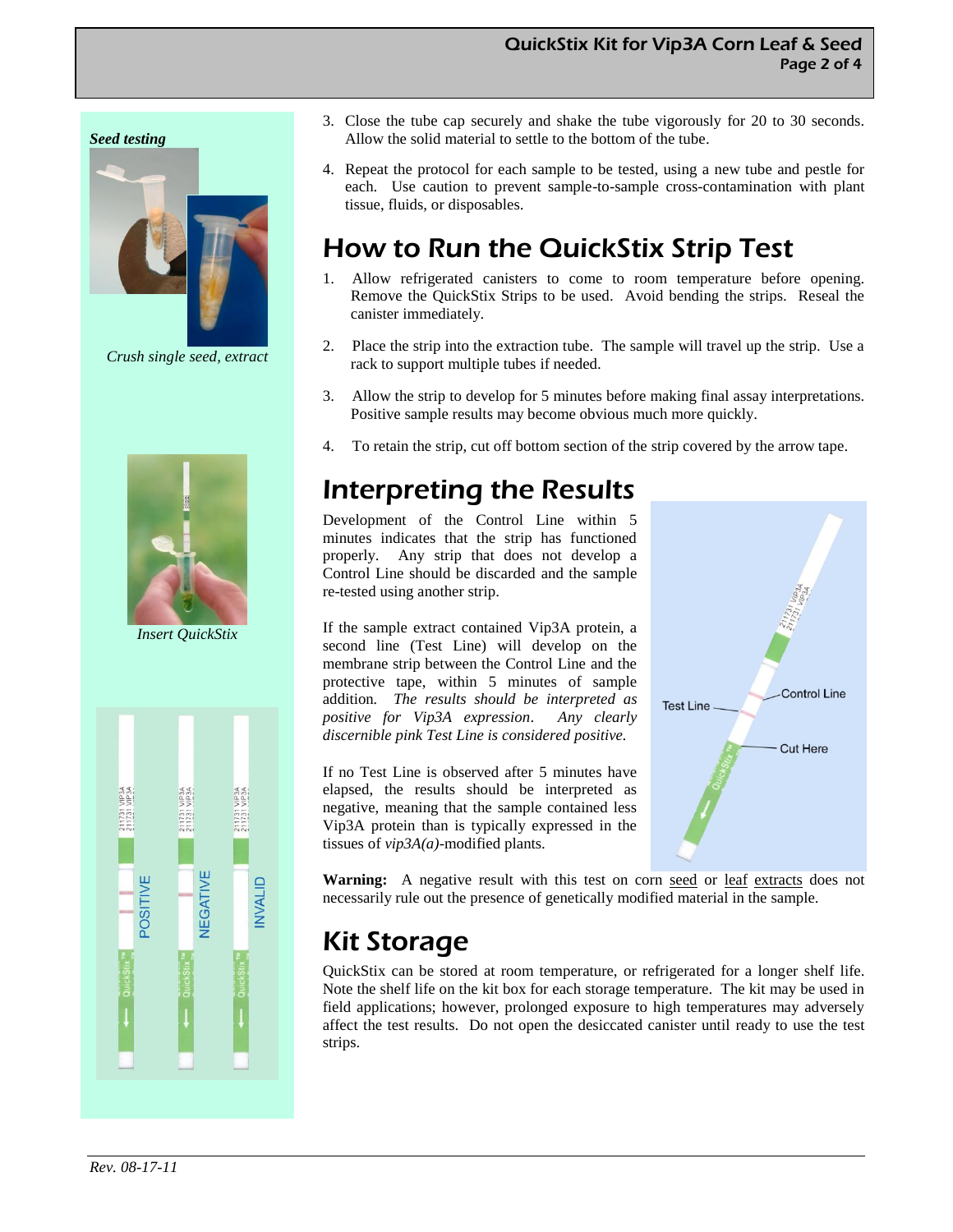## Precautions and Notes

- This kit is designed for screening for presence or absence only and is not meant to  $\bullet$ be quantitative.
- As with all tests, it is recommended that results be confirmed with an alternate method if necessary.
- The assay has been optimized using the protocol and buffer provided in the kit.  $\bullet$ Deviation from this protocol may invalidate the results of the test.
- The results generated through the proper use of this kit reflect the condition of the working sample directly tested. Extrapolation as to the condition of the originating lot from which the working sample was derived should be based on sound sampling procedures and statistical calculations which address random sampling effects, non-random seed lot sampling effects, and assay system uncertainty. A negative result obtained when properly testing the working sample does not necessarily mean the originating lot is entirely negative for the analyte or protein in question.
- $\bullet$ A negative result with this kit does not mean that the sampled tissue has not been otherwise genetically modified.
- Warning: a strong positive result may safely be interpreted in as little as 2 minutes  $\bullet$ after sample addition. It is not safe, however, to conclude that a sample is negative before a full 5 minutes has elapsed, as a weak positive sample may require the full 5 minutes for a distinct Test Line to appear.
- Protect all components from hot or cold extremes of temperature when not in use. Do not leave in direct sunlight or in vehicle.